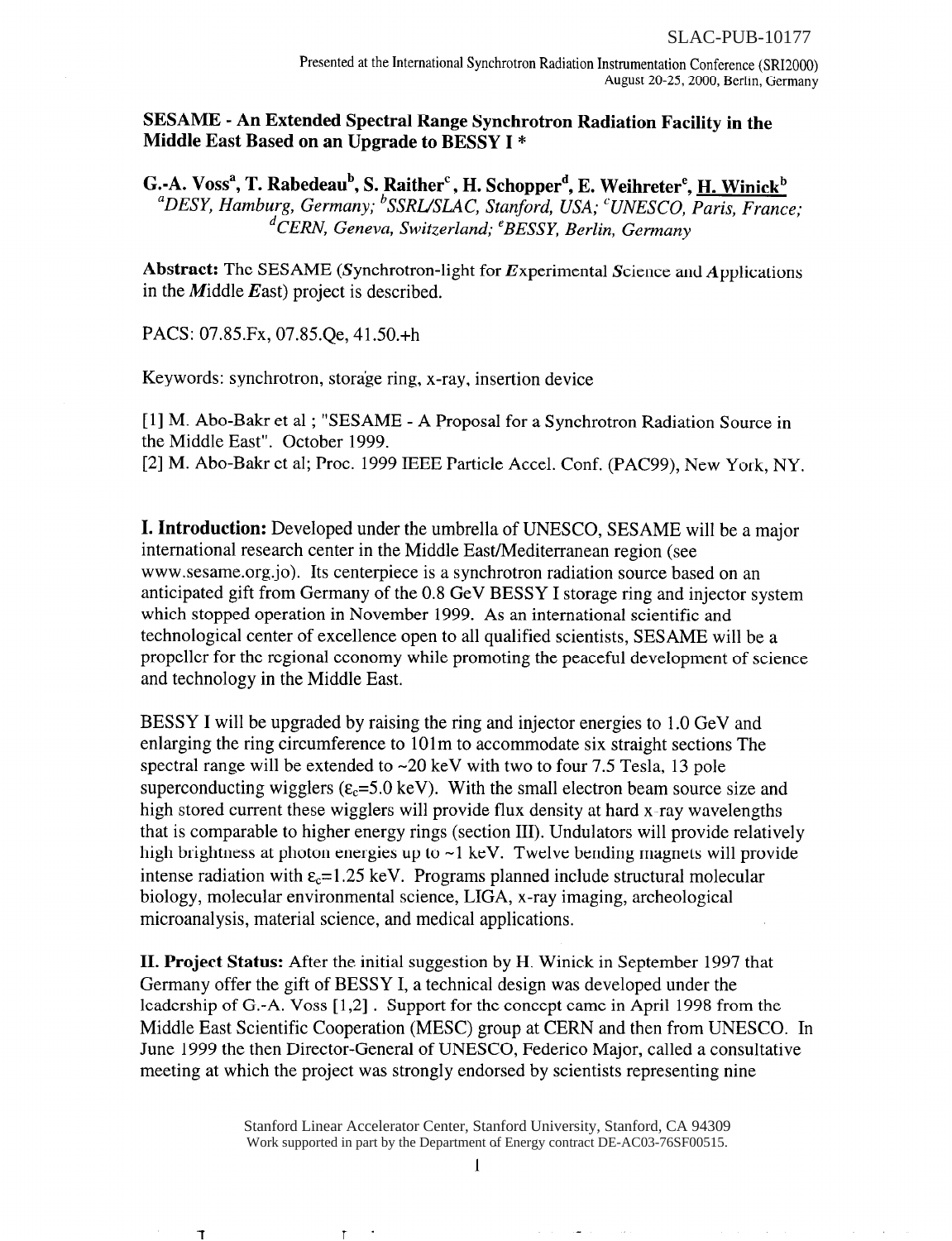governments from the region. UNESCO continues its interest and support for SESAME under its new Director-General, Koichiro Matsuura.

The present governing body of SESAME is the International (Interim) Council with Herwig Schopper (CERN) as President and Siegbert Raither (UNESCO) as secretary. Voting members of the Council now include representatives of 11 governments from the region: Armenia, Cyprus, Egypt, Greece, Iran, Israel, Jordan, Morocco, Oman, the Palestinian Authority, and Turkey. Observer countries to this Council include Germany, Italy, Japan, Russia, Sweden, and the US. Four working committees (Technical, Scientific, Training and Finance) report to the Council. The Technical Committee is developing the design of the upgraded facility and works with the Training Committee and others to develop a scientific and technical team to operate, maintain, and upgrade the accelerators. The Scientific Committee is developing the scientific program for SESAME, including defining the beam lines, user-support facilities, and scientific and technical user-support staff. Workshops are being held in structural molecular biology and materials research and are planned for other areas. Additionally, several laboratories worldwide are providing training opportunities to interested scientists and engineers from member nations.

A call for site proposals in June 1999 resulted in offers of 18 sites by 7 governments. A process culminating in June 2000 resulted in selection of a site in Jordan in the town of Allaan, 30 km northwest of Amman and 30 km from the King Hussein/Allenby Bridge. Efforts are now intensifying to secure funding, select a director, and form a project team. It is anticipated that funds will come from member countries (e.g., Jordan has pledged \$lM per year towards the operations expenses) plus outside sources. With funds provided by SESAME member countries and UNESCO, and with assistance from accelerator specialists from Russia and Armenia, a controlled and documented dismantling of BESSY I was begun in early 2000 with completion expected by September 2000. After upgrading, these components will be reassembled in Jordan as shown in figure 1.

III. Spectral Characteristics: Figures 2 and 3 plot the calculated flux and brightness for a SESAME bend, superconducting wiggler, and undulator in comparison to several multi-GeV bend/wiggler sources (table 1). Since many synchrotron experiments do not fall neatly into flux or brightness limited categories, a sample phase space acceptance merit function is employed to characterize SESAME for this intermediate class of applications. This merit function maps the source phase space onto the sample acceptance phase space, assuming appropriate optics are employed in the transformation. Consider, for example, a typical macromolecular crystallography sample with 0.1-0.3 mm transverse dimensions and a 3 mrad (0.2") or larger mosaic spread. Such a sample has approximately an  $(0.5 \text{ mm-mrad})^2$  acceptance phase space. As depicted in figure 4, integrating the source phase space over this sample acceptance phase space yields the flux that can be imaged onto the sample with ideal optics.

\* Work supported by the Bundesministerium fiir Bildung, Wissenschaft, Forschung und Technologie, by the Land Berlin, and by the US Department of Energy.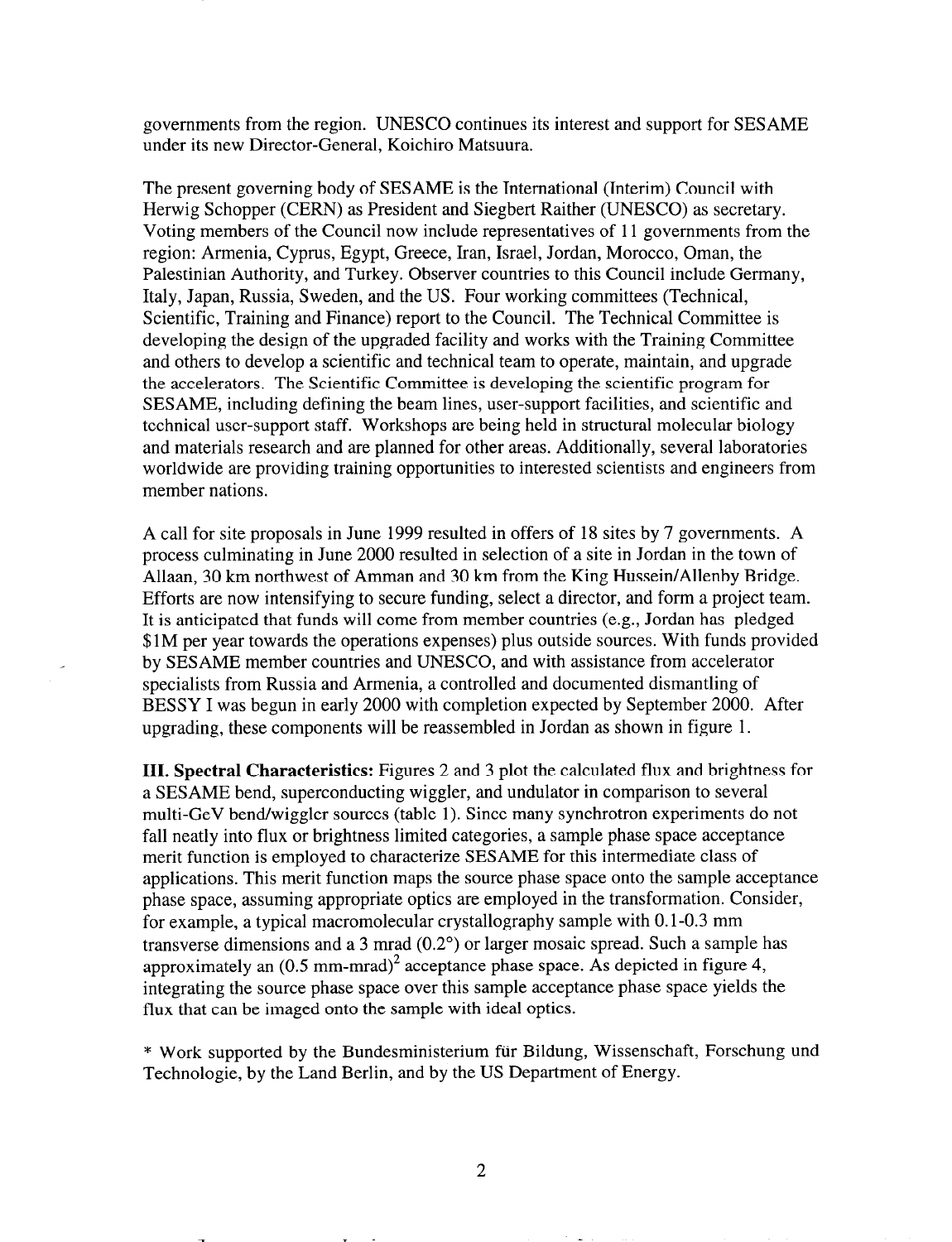

Figure 1: Injector and storage ring layout.

 $\omega$ 

 $\frac{1}{2}$ 

 $\mathbf{i}$ 

ł

ì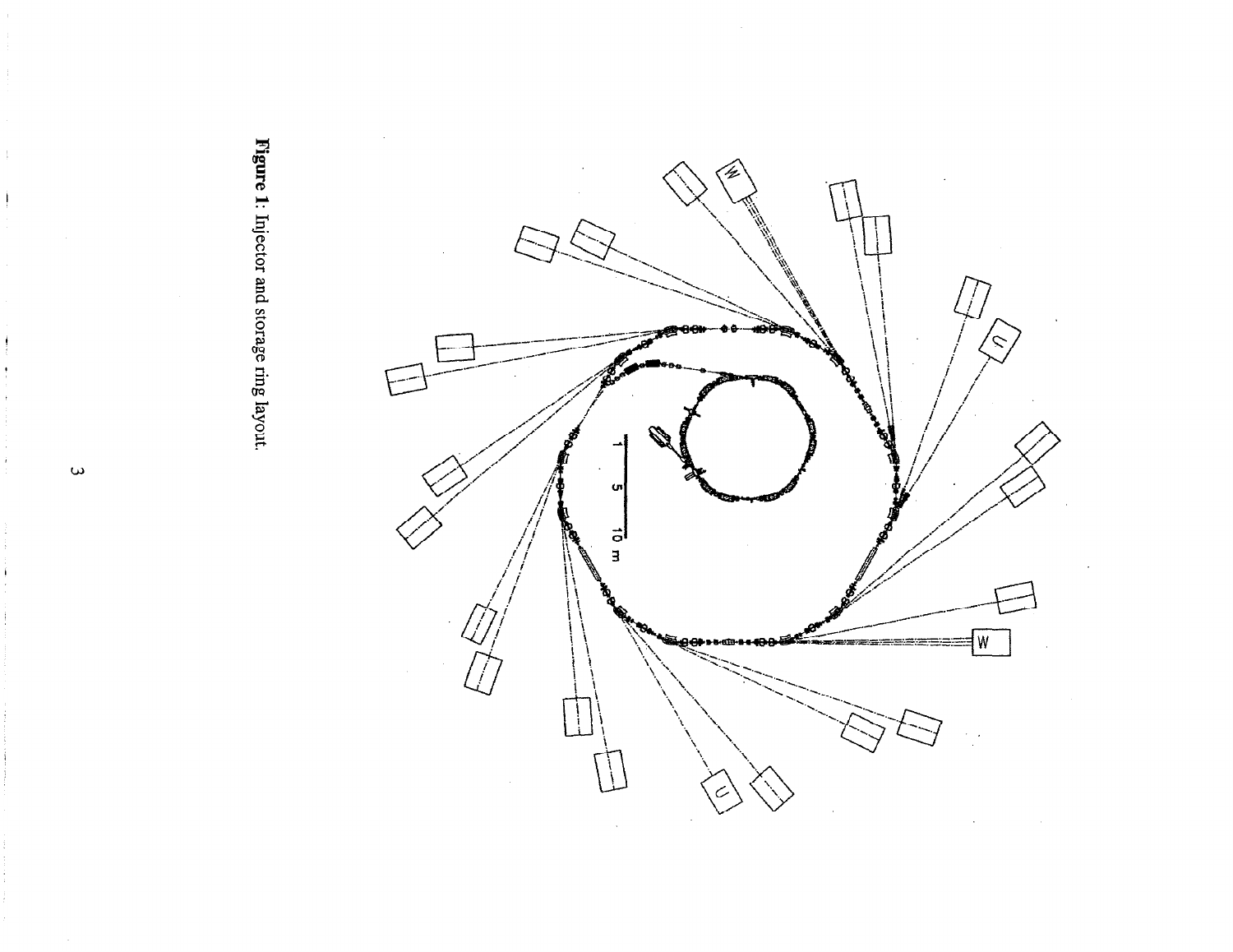

Figure 2: Calculated flux from the six sources listed in Table 1. The U49 spectrum is integrated over the central cone. The other spectra are integrated over 1 mrad horizontal acceptance.

 $\pmb{\tau}$  ,  $\tau$  .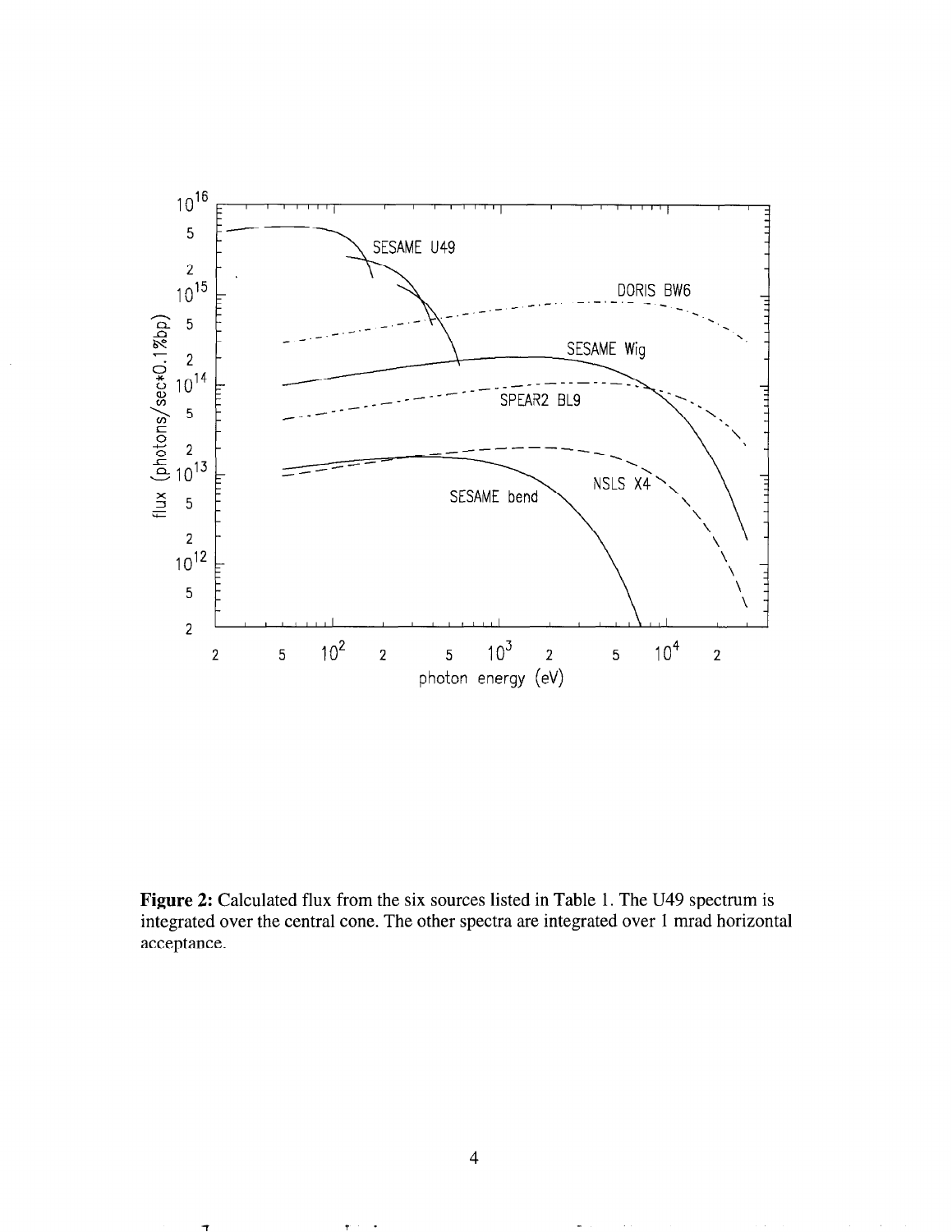

Figure 3: Calculated brightness of the sources in Table 1. The large electron orbit excursion through the SESAME wiggler results in a double-lobed source. Consequently, the brightness calculation for this source employs only 7 poles which is equivalent to assuming the focused x-ray beam will be apertured at the focus to accept only one lobe.

 $\mathsf T$ 

 $\mathbf T$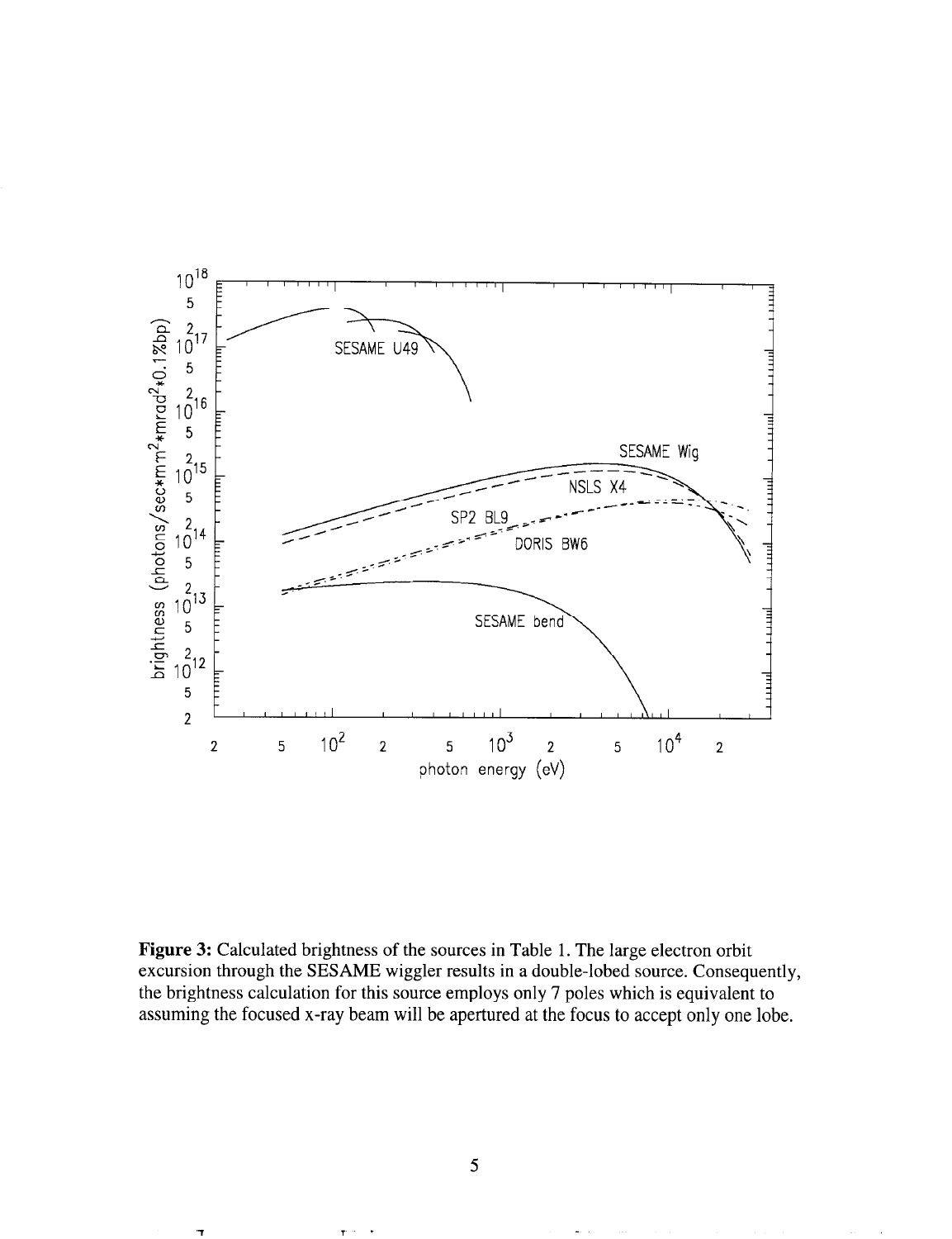

Figure 4: Calculated flux to the sample acceptance phase space of typical protein crystals. The SESAME wiggler spectrum includes contributions from only 7 poles. The apparent theoretical advantage of the DORIS BW6 wiggler is difficult to realize in practice since the beam must be strongly vertically demagnified  $(-6:1)$  to match the source vertical size to the sample size.